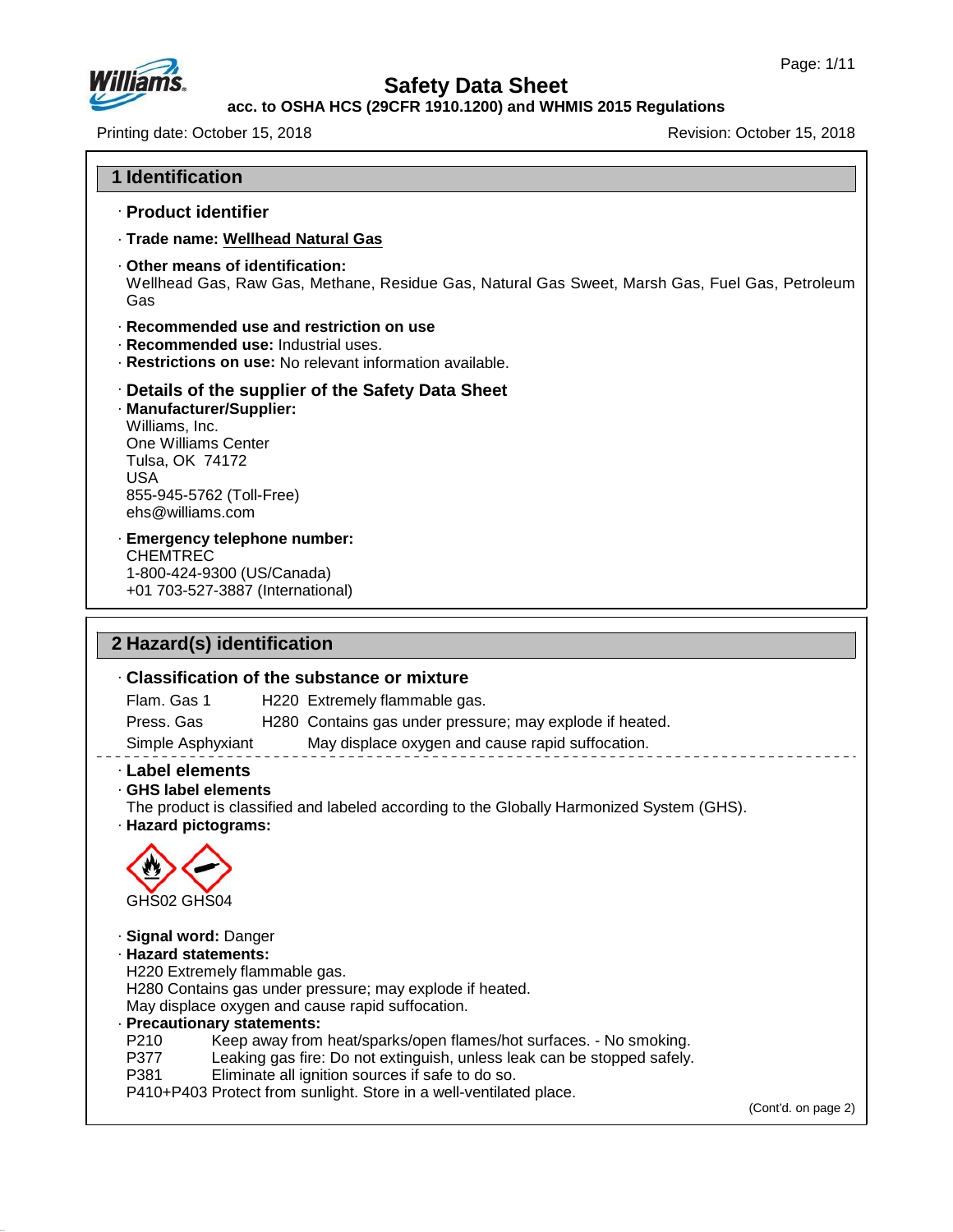

**acc. to OSHA HCS (29CFR 1910.1200) and WHMIS 2015 Regulations**

Printing date: October 15, 2018 Revision: October 15, 2018

**Trade name: Wellhead Natural Gas**

(Cont'd. of page 1)

· **Other hazards** There are no other hazards nototherwise classified that have been identified.

# **3 Composition/information on ingredients**

#### · **Chemical characterization: Mixtures**

| <b>Components:</b>   |                                                |                                                                     |              |
|----------------------|------------------------------------------------|---------------------------------------------------------------------|--------------|
|                      | 74-82-8   Methane                              | <b>Elam. Gas 1, H220</b><br>Press. Gas, H280<br>Simple Asphyxiant   | >75%         |
| 74-84-0 Ethane       |                                                | <b>Elam. Gas 1, H220</b><br>Press. Gas, H280<br>Simple Asphyxiant   | $< 20\%$     |
|                      | 74-98-6   Propane                              | <b>Elam. Gas 1, H220</b><br>→ Press. Gas, H280<br>Simple Asphyxiant | < 10%        |
|                      | 124-38-9 Carbon dioxide                        | → Press. Gas, H280<br>Simple Asphyxiant                             | < 10%        |
| 106-97-8 butane      |                                                | Flam. Gas 1, H220<br>Press. Gas, H280<br>Simple Asphyxiant          | $< 5\%$      |
| 7727-37-9   nitrogen |                                                | → Press. Gas, H280<br>Simple Asphyxiant                             | $< 5\%$      |
|                      | 7783-06-4 Hydrogen sulfide / Hydrogen sulphide | <b>Elam. Gas 1, H220</b><br>Press. Gas, H280<br>Acute Tox. 2, H330  | $< 0.0004\%$ |

#### · **Additional information:**

For the listed ingredient(s), the identity and/or exact percentage(s) are being withheld as a trade secret. For the wording of the listed Hazard Statements, refer to section 16.

#### **4 First-aid measures**

#### · **Description of first aid measures**

- · **After inhalation:**
- Supply fresh air.

Provide oxygen treatment if affected person has difficulty breathing.

If experiencing respiratory symptoms: Call a poison center/doctor.

· **After skin contact:**

In cases of frostbite from liquefied gas or from high-pressure systems, rinse with plenty of water. Do not remove clothing.

- · **After eye contact:**
- Remove contact lenses if worn.

Rinse opened eye for several minutes under running water. If symptoms persist, consult a doctor.

- · **After swallowing:** Unlikely route of exposure.
- · **Most important symptoms and effects, both acute and delayed:** Dizziness

#### Coughing

47.0.13

(Cont'd. on page 3)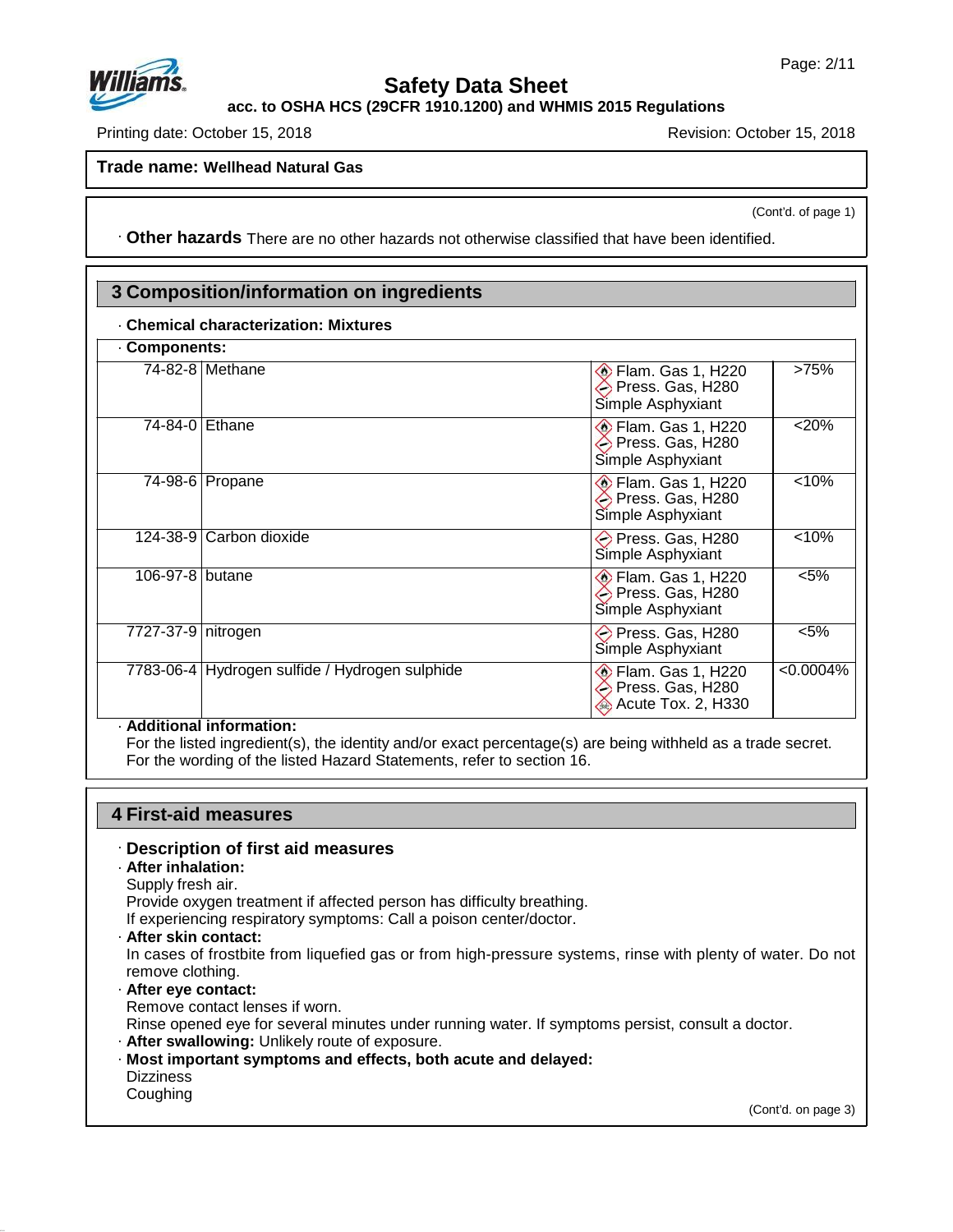

**acc. to OSHA HCS (29CFR 1910.1200) and WHMIS 2015 Regulations**

Printing date: October 15, 2018 Revision: October 15, 2018

**Trade name: Wellhead Natural Gas**

(Cont'd. of page 2)

Frostbite from liquefied gas or high-pressure systems. **Disorientation** 

· **Danger:** May displace oxygen and cause rapid suffocation.

· **Indication of any immediate medical attention and special treatment needed:**

If necessary oxygen respiration treatment.

# **5 Fire-fighting measures**

· **Extinguishing media** · **Suitable extinguishing agents:**

Foam Water fog / haze Gaseous extinguishing agents

Carbon dioxide

- · **For safety reasons unsuitable extinguishing agents:** Water stream.
- · **Special hazards arising from the substance or mixture** Danger of receptacles bursting because of high vapor pressure if heated. Extremely flammable gas.
- · **Advice for firefighters**
- · **Protective equipment:** Wear self-contained respiratory protective device. Wear fully protective suit.
- · **Additional information:** Eliminate all ignition sources if safe to do so. In case of major fire and large quantities: Evacuate area. Fight fire remotely due to the risk of explosion. Leaking gas fire: Do not extinguish, unless leak can be stopped safely.

# **6 Accidental release measures**

· **Personal precautions, protective equipment and emergency procedures** Wear protective equipment. Keep unprotected persons away. Ensure adequate ventilation.

Keep away from ignition sources.

Take precautionary measures against static discharge.

Use only non-sparking tools.

Protect from heat.

- For large spills, use respiratory protective device against the effects of fumes/dust/aerosol.
- · **Environmental precautions** No special measures required.
- · **Methods and material for containment and cleaning up** Allow to evaporate.
- · **Reference to other sections**

See Section 7 for information on safe handling.

See Section 8 for information on personal protection equipment.

See Section 13 for disposal information.

# **7 Handling and storage**

· **Handling**

47.0.13

(Cont'd. on page 4)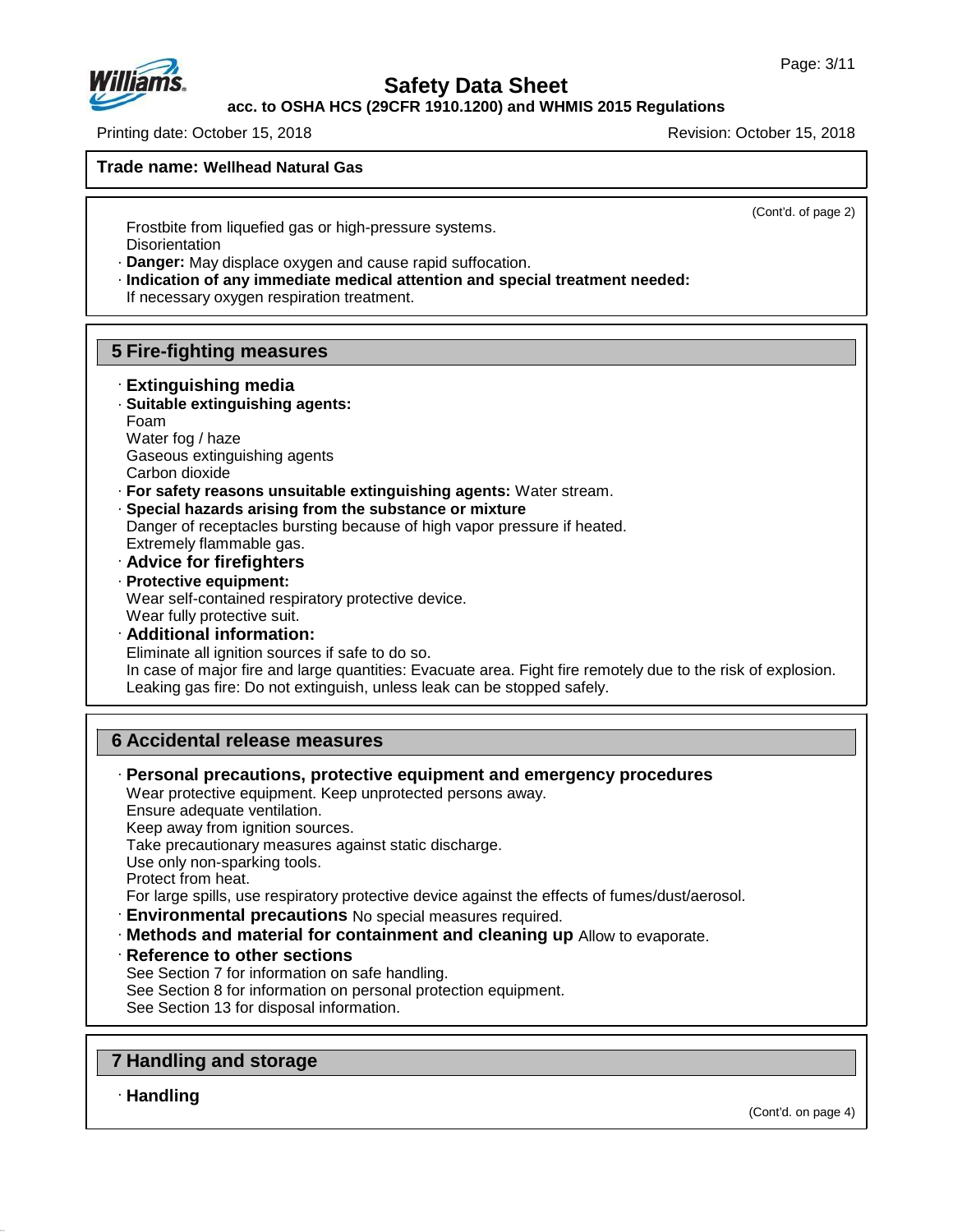

## **acc. to OSHA HCS (29CFR 1910.1200) and WHMIS 2015 Regulations**

Printing date: October 15, 2018 Revision: October 15, 2018

**Trade name: Wellhead Natural Gas**

(Cont'd. of page 3)

· **Precautions for safe handling:** Use enclosed means of conveyance.

· **Information about protection against explosions and fires:**

Keep ignition sources away - Do not smoke.

Protect against electrostatic charges.

Ground/bond container and receiving equipment.

Emergency cooling must be available in case of nearby fire.

Flammable gas-air mixtures may be formed in empty containers/receptacles.

· **Conditions for safe storage, including any incompatibilities**

· **Requirements to be met by storerooms and receptacles:**

Avoid storage near extreme heat, ignition sources or open flame.

- · **Information about storage in one common storage facility:** Store away from oxidizing agents.
- · **Further information about storage conditions:**
- Store in a cool place. Heat will increase pressure and may lead to the receptacle bursting.
- · **Specific end use(s)** No relevant information available.

## **8 Exposure controls/personal protection**

|  |  | Control parameters |
|--|--|--------------------|
|--|--|--------------------|

47.0.13

|                         | . Components with limit values that require monitoring at the workplace:                                      |
|-------------------------|---------------------------------------------------------------------------------------------------------------|
| 74-82-8 Methane         |                                                                                                               |
| TLV (USA)               | refer to App. F in TLVs and BEIs book; NIC-D, EX                                                              |
| EL (Canada)             | Simple asphyxiant, EX                                                                                         |
| EV (Canada)             | Long-term value: 1,000 ppm<br>revoked as of 01/01/18                                                          |
|                         | LMPE (Mexico)   Long-term value: 1000 ppm                                                                     |
| 74-84-0 Ethane          |                                                                                                               |
| TLV (USA)               | Refer to Appendix F in TLVs & BEIs book; (D, EX)                                                              |
| EL (Canada)             | simple asphyxiant; EX                                                                                         |
| EV (Canada)             | Long-term value: 1,000 ppm<br>revoked as of 01/01/18                                                          |
|                         | LMPE (Mexico)   Long-term value: 1000 ppm                                                                     |
| 74-98-6 Propane         |                                                                                                               |
| PEL (USA)               | Long-term value: 1800 mg/m <sup>3</sup> , 1000 ppm                                                            |
| REL (USA)               | Long-term value: 1800 mg/m <sup>3</sup> , 1000 ppm                                                            |
| TLV (USA)               | refer to Appendix F inTLVs&BEIs book; D, EX                                                                   |
| EL (Canada)             | Simple asphyxiant; EX                                                                                         |
| EV (Canada)             | Long-term value: 1,000 ppm<br>revoked as of 01/01/18                                                          |
|                         | LMPE (Mexico)   Long-term value: 1000 ppm                                                                     |
| 124-38-9 Carbon dioxide |                                                                                                               |
| PEL (USA)               | Long-term value: 9000 mg/m <sup>3</sup> , 5000 ppm                                                            |
| REL (USA)               | Short-term value: 54,000 mg/m <sup>3</sup> , 30,000 ppm<br>Long-term value: 9000 mg/m <sup>3</sup> , 5000 ppm |
|                         | (Cont'd. on page 5)                                                                                           |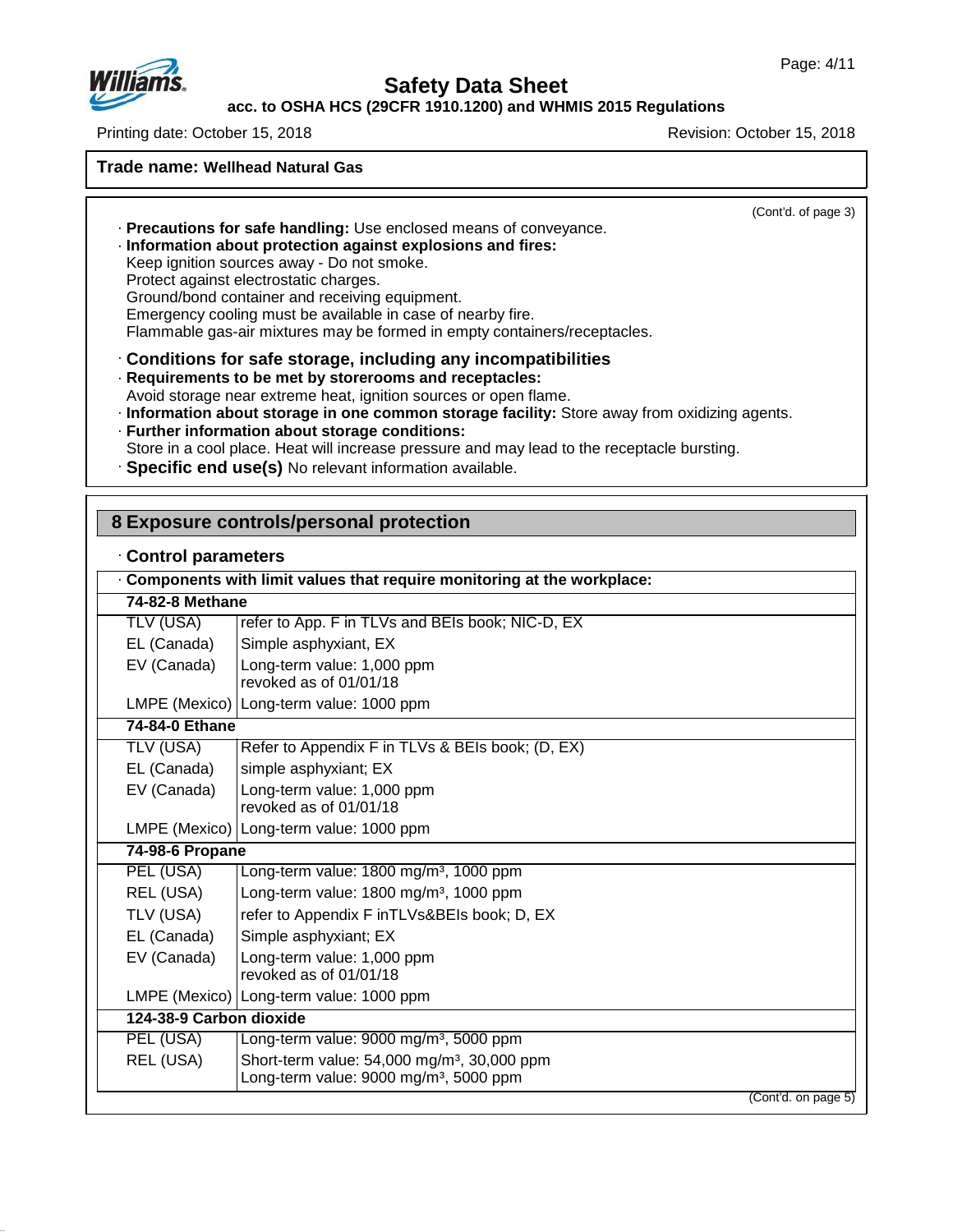

#### **acc. to OSHA HCS (29CFR 1910.1200) and WHMIS 2015 Regulations**

Printing date: October 15, 2018 **Printing date: October 15, 2018** 

**Trade name: Wellhead Natural Gas**

|                    |                                                                                                                 | (Cont'd. of page 4) |
|--------------------|-----------------------------------------------------------------------------------------------------------------|---------------------|
| <b>TLV (USA)</b>   | Short-term value: 54,000 mg/m <sup>3</sup> , 30,000 ppm<br>Long-term value: 9000 mg/m <sup>3</sup> , 5000 ppm   |                     |
| EL (Canada)        | Short-term value: 15000 ppm<br>Long-term value: 5000 ppm                                                        |                     |
| EV (Canada)        | Short-term value: 54,000 mg/m <sup>3</sup> , 30,000 ppm<br>Long-term value: 9,000 mg/m <sup>3</sup> , 5,000 ppm |                     |
| LMPE (Mexico)      | Short-term value: 30000 ppm<br>Long-term value: 5000 ppm                                                        |                     |
| 106-97-8 butane    |                                                                                                                 |                     |
| <b>REL (USA)</b>   | Long-term value: 1900 mg/m <sup>3</sup> , 800 ppm                                                               |                     |
| TLV (USA)          | Short-term value: 2370 mg/m <sup>3</sup> , 1000 ppm<br>(EX)                                                     |                     |
| EL (Canada)        | Short-term value: 1000 ppm<br>EX                                                                                |                     |
| EV (Canada)        | Long-term value: 800 ppm<br>revoked as of 01/01/18                                                              |                     |
|                    | LMPE (Mexico)   Long-term value: 1000 ppm                                                                       |                     |
| 7727-37-9 nitrogen |                                                                                                                 |                     |
| <b>TLV (USA)</b>   | withdrawn TLV, see App. F; simple asphyxiant                                                                    |                     |
| EL (Canada)        | Simple asphyxiant                                                                                               |                     |
|                    | LMPE (Mexico) Asfixiante simple                                                                                 |                     |
|                    | 7783-06-4 Hydrogen sulfide / Hydrogen sulphide                                                                  |                     |
| PEL (USA)          | Ceiling limit value: 20; 50* ppm<br>*10-min peak; once per 8-hr shift                                           |                     |
| REL (USA)          | Ceiling limit value: 15* mg/m <sup>3</sup> , 10* ppm<br>$*10$ -min                                              |                     |
| TLV (USA)          | Short-term value: 7 mg/m <sup>3</sup> , 5 ppm<br>Long-term value: 1.4 mg/m <sup>3</sup> , 1 ppm                 |                     |
| EL (Canada)        | Ceiling limit value: 10 ppm                                                                                     |                     |
| EV (Canada)        | Short-term value: 15 ppm<br>Long-term value: 10 ppm                                                             |                     |
| LMPE (Mexico)      | Short-term value: 5 ppm<br>Long-term value: 1 ppm                                                               |                     |

#### The usual precautionary measures for handling chemicals should be followed.

Keep away from foodstuffs, beverages and feed.

Wash hands before breaks and at the end of work.

· **Engineering controls:** Provide adequate ventilation.

#### · **Breathing equipment:**

Not required under normal conditions of use.



47.0.13

Self-contained respiratory protective device should be used in case of large spills or leaks.

(Cont'd. on page 6)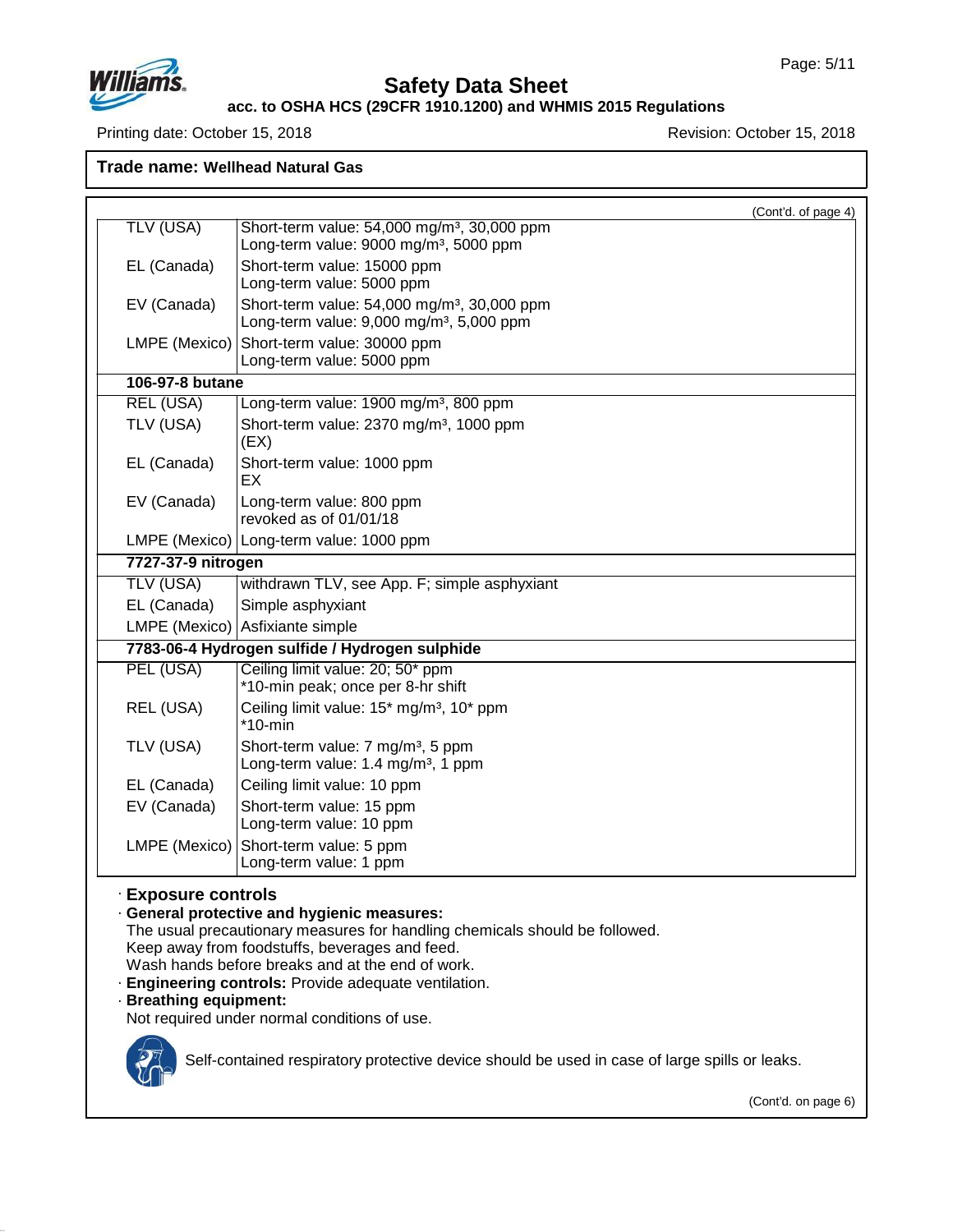

**acc. to OSHA HCS (29CFR 1910.1200) and WHMIS 2015 Regulations**

Printing date: October 15, 2018 Revision: October 15, 2018

## **Trade name: Wellhead Natural Gas**

(Cont'd. of page 5)

- · **Protection of hands:**
- Wear gloves for protection against thermal and mechanical hazards according to OSHA and NIOSH rules. · **Eye protection:**



47.0.13

Safety glasses

Follow relevant national guidelines concerning the use of protective eyewear.

- · **Body protection:** Wear appropriate protective clothing.
- · **Limitation and supervision of exposure into the environment** No relevant information available.
- · **Risk management measures** No relevant information available.

# **9 Physical and chemical properties**

| Information on basic physical and chemical properties                                                                                          |                                                                                                                                             |
|------------------------------------------------------------------------------------------------------------------------------------------------|---------------------------------------------------------------------------------------------------------------------------------------------|
| · Appearance:<br>Form:<br>Color:<br>· Odor:<br>· Odor threshold:                                                                               | Gaseous<br>Colorless<br>Gasoline-like or natural gas odor. May contain hydrogen<br>sulfide, which has a rotten egg odor.<br>Not determined. |
| · pH-value:<br>· Melting point/Melting range:<br>· Boiling point/Boiling range:                                                                | Not determined.<br>Not determined.<br>-157 °C (-250.6 °F)                                                                                   |
| · Flash point:                                                                                                                                 | -187 °C (-304.6 °F)                                                                                                                         |
| · Flammability (solid, gaseous):                                                                                                               | Extremely flammable gas.                                                                                                                    |
| · Auto-ignition temperature:                                                                                                                   | >288 °C (>550.4 °F)                                                                                                                         |
| · Decomposition temperature:                                                                                                                   | Not determined.                                                                                                                             |
| · Danger of explosion:                                                                                                                         | Product is not explosive. However, formation of explosive air/<br>vapor mixtures are possible.                                              |
| · Explosion limits<br>Lower:<br>Upper:<br>· Oxidizing properties:                                                                              | $3$ Vol $%$<br>17 Vol %<br>Not determined.                                                                                                  |
| · Vapor pressure at 25 °C (77 °F):                                                                                                             | 40 mmHg (0.8 psi)                                                                                                                           |
| · Density:<br><b>Relative density:</b><br>Vapor density:<br>Relative vapor density at 20 °C (68 °F): 0.6 (air = 1)<br><b>Evaporation rate:</b> | Not determined.<br>Not determined.<br>Not applicable.                                                                                       |
| · Solubility in / Miscibility with<br>Water:                                                                                                   | Not miscible or difficult to mix.                                                                                                           |
|                                                                                                                                                | (Cont'd. on page 7)                                                                                                                         |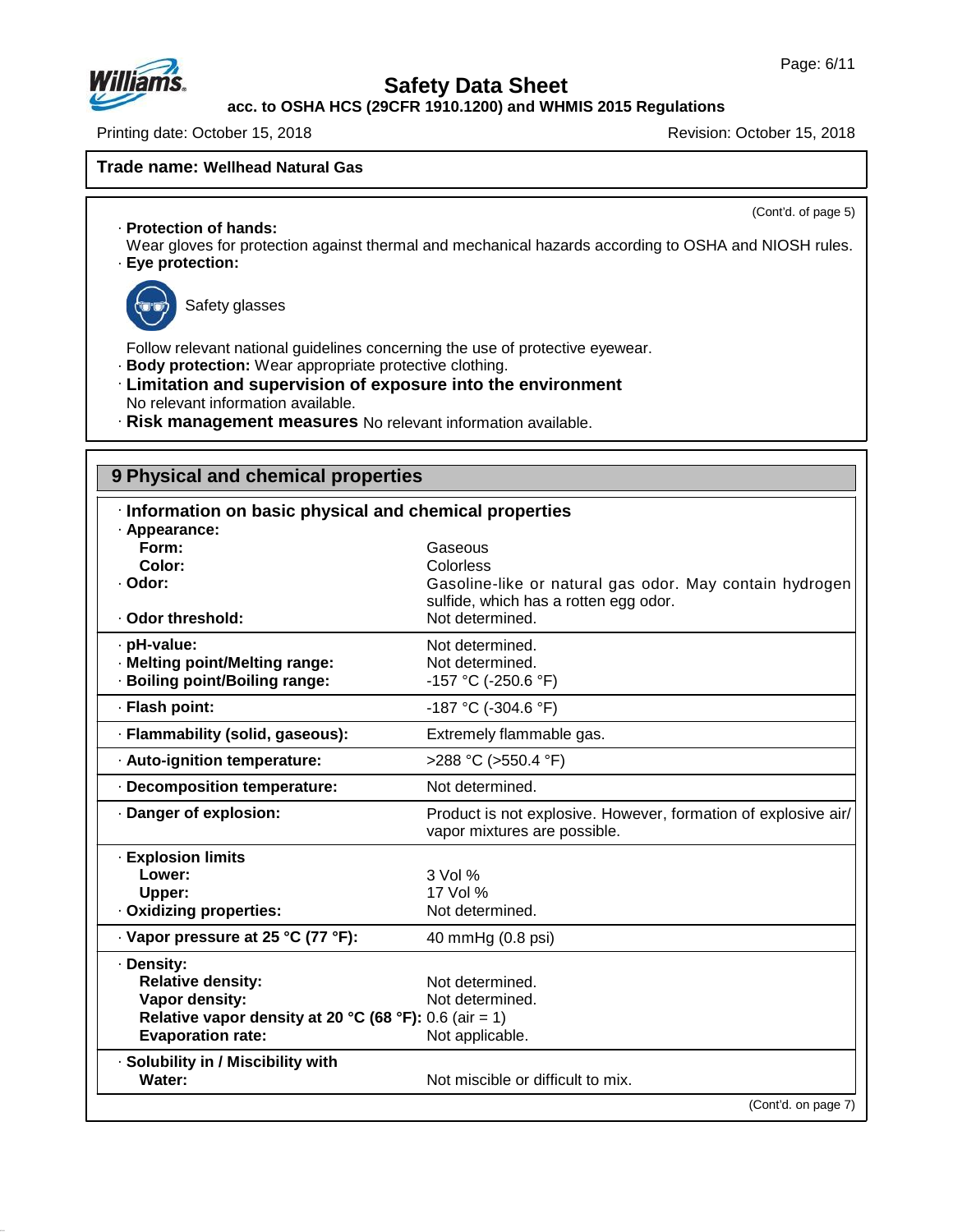

**acc. to OSHA HCS (29CFR 1910.1200) and WHMIS 2015 Regulations**

Printing date: October 15, 2018 Revision: October 15, 2018

**Trade name: Wellhead Natural Gas**

(Cont'd. of page 6)

· **Partition coefficient (n-octanol/water):** Not determined.

· **Viscosity**

**Dynamic:** Not determined.<br> **Kinematic:** Not determined. **Kinematic:** Not determined.<br> **Other information**<br> **Other information** No relevant information available.

## **10 Stability and reactivity**

- · **Reactivity:** No data available for self-reactivity.
- · **Chemical stability:** Stable under normal temperatures and pressures.
- · **Thermal decomposition / conditions to be avoided:**
- Danger of receptacles bursting because of high vapor pressure if heated.
- · **Possibility of hazardous reactions**
- Extremely flammable gas.
- Reacts with halogenated compounds.
- Develops readily flammable gases / fumes.
- Reacts with oxidizing agents.

Can form explosive mixtures in air if heated above flash point and/or when sprayed or atomized.

Hazardous gases may be released if heated above the decomposition point.

- · **Conditions to avoid** Excessive heat.
- Keep ignition sources away Do not smoke.
- · **Incompatible materials**
- **Oxidizers**

47.0.13

Halogenated compounds.

- · **Hazardous decomposition products**
- Under fire conditions only:

Carbon monoxide and carbon dioxide

# **11 Toxicological information**

- · **Information on toxicological effects**
- · **Acute toxicity:** Based on available data, the classification criteria are not met.
- · **LD/LC50 values that are relevant for classification:** None.
- · **Primary irritant effect:**
- · **On the skin:** Based on available data, the classification criteria are not met.
- · **On the eye:** Based on available data, the classification criteria are not met.
- · **Sensitization:** Based on available data, the classification criteria are not met.

## · **IARC (International Agency for Research on Cancer):**

None of the ingredients are listed.

· **NTP (National Toxicology Program):**

None of the ingredients are listed.

#### · **OSHA-Ca (Occupational Safety & Health Administration):**

None of the ingredients are listed.

(Cont'd. on page 8)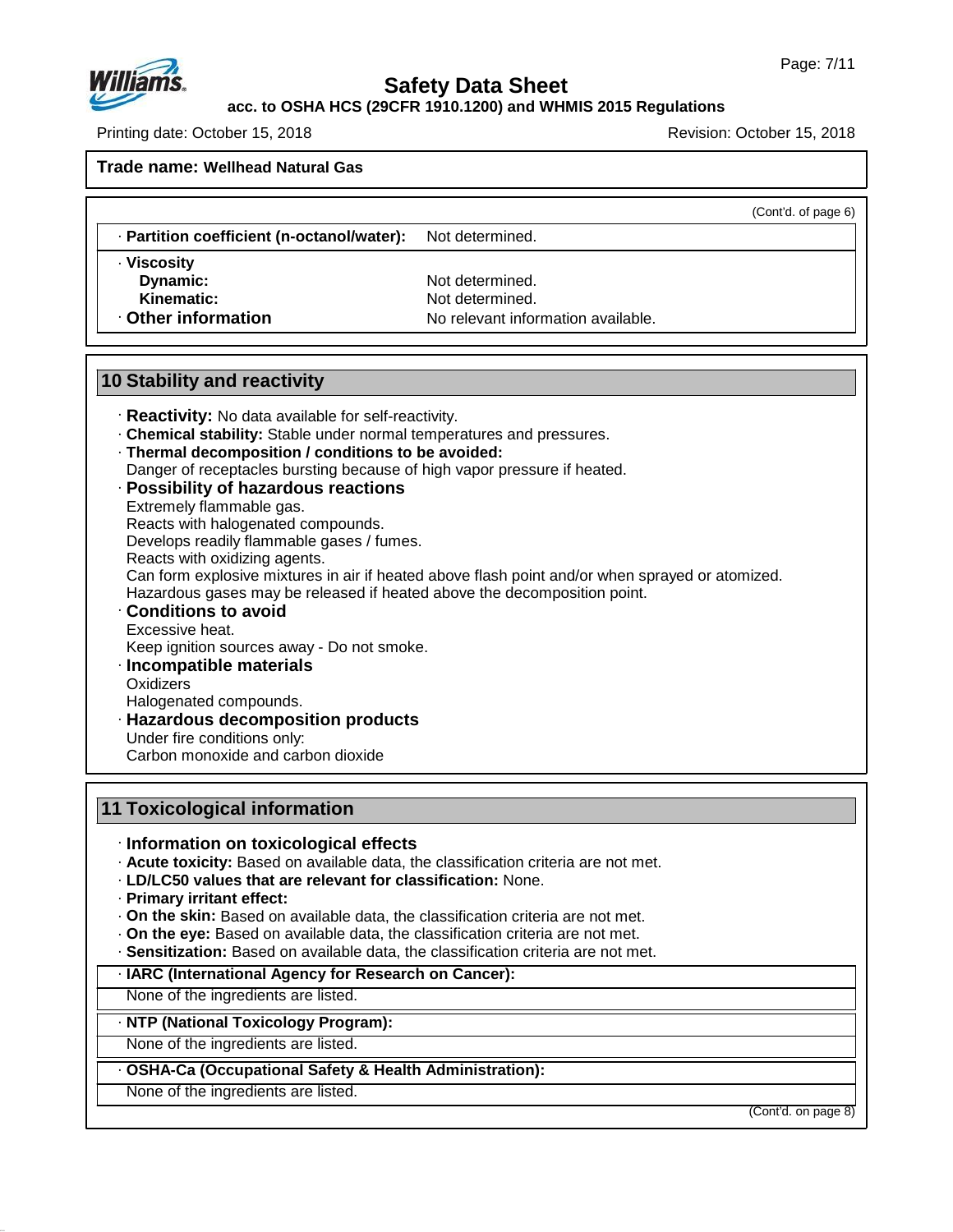

## **acc. to OSHA HCS (29CFR 1910.1200) and WHMIS 2015 Regulations**

Printing date: October 15, 2018 Revision: October 15, 2018

#### **Trade name: Wellhead Natural Gas**

(Cont'd. of page 7)

- · **Probable route(s) of exposure:**
- Inhalation.
- Eye contact.
- Skin contact.
- · **Acute effects (acute toxicity, irritation and corrosivity):**
- May displace oxygen and cause rapid suffocation.
- · **Germ cell mutagenicity:** Based on available data, the classification criteria are not met.
- · **Carcinogenicity:** Based on available data, the classification criteria are not met.
- · **Reproductive toxicity:** Based on available data, the classification criteria are not met.
- · **STOT-single exposure:** Based on available data, the classification criteria are not met.
- · **STOT-repeated exposure:** Based on available data, the classification criteria are not met.
- · **Aspiration hazard:** Based on available data, the classification criteria are not met.

## **12 Ecological information**

- · **Toxicity**
- · **Aquatic toxicity** No relevant information available.
- · **Persistence and degradability** No relevant information available.
- · **Bioaccumulative potential:** No relevant information available.
- · **Mobility in soil:** No relevant information available.
- · **Additional ecological information**
- · **General notes:** Not known to be hazardous to water.
- · **Results of PBT and vPvB assessment**
- · **PBT:** Not applicable.
- · **vPvB:** Not applicable.
- · **Other adverse effects** No relevant information available.

## **13 Disposal considerations**

#### · **Waste treatment methods**

· **Recommendation:**

47.0.13

Contact waste processors for recycling information.

The user of this material has the responsibility to dispose of unused material, residues and containers in compliance with all relevant local, state and federal laws and regulations regarding treatment, storage and disposal for hazardous and nonhazardous wastes.

#### · **Uncleaned packagings**

· **Recommendation:** Disposal must be made according to official regulations.

| 14 Transport information                 |                         |                     |
|------------------------------------------|-------------------------|---------------------|
| · UN-Number<br>· DOT, ADR, IMDG, IATA    | UN1971                  |                     |
| · UN proper shipping name<br>· DOT, IATA | Natural gas, compressed |                     |
|                                          |                         | (Cont'd. on page 9) |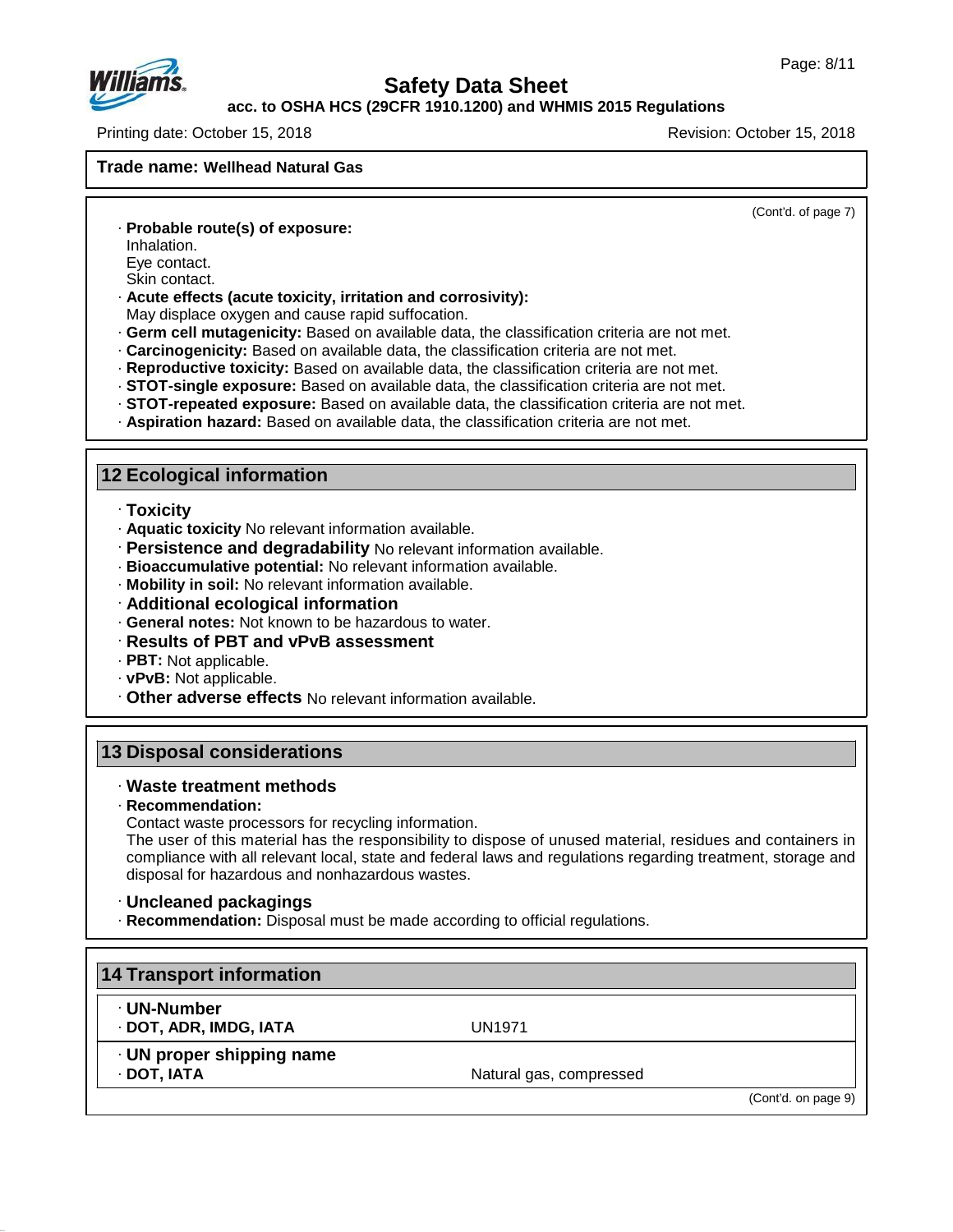

#### **acc. to OSHA HCS (29CFR 1910.1200) and WHMIS 2015 Regulations**

Printing date: October 15, 2018 **Printing date: October 15, 2018** 

**Trade name: Wellhead Natural Gas**

|                                                                                     | (Cont'd. of page 8)                             |
|-------------------------------------------------------------------------------------|-------------------------------------------------|
| · ADR, IMDG                                                                         | NATURAL GAS, COMPRESSED                         |
| · Transport hazard class(es)                                                        |                                                 |
| $\cdot$ DOT                                                                         |                                                 |
|                                                                                     |                                                 |
| · Class                                                                             | 2.1                                             |
| · Label                                                                             | 2.1                                             |
| $·$ ADR                                                                             |                                                 |
|                                                                                     |                                                 |
| · Class                                                                             | 2.11F                                           |
| · Label                                                                             | 2.1                                             |
| · IMDG, IATA                                                                        |                                                 |
| · Class                                                                             | 2.1                                             |
| · Label                                                                             | 2.1                                             |
| · Packing group                                                                     | This UN-number is not assigned a packing group. |
| <b>Environmental hazards</b><br>· Marine pollutant:                                 | No                                              |
| · Special precautions for user                                                      | Not applicable.                                 |
| · Danger code (Kemler):<br>· EMS Number:                                            | 21<br>$F-D, S-U$                                |
|                                                                                     |                                                 |
| · Transport in bulk according to Annex II of<br><b>MARPOL73/78 and the IBC Code</b> | Not applicable.                                 |
| · Transport/Additional information:                                                 |                                                 |
| · IATA<br>Cargo Aircraft Only.                                                      |                                                 |

# **15 Regulatory information**

· **Safety, health and environmental regulations/legislation specific for the substance or mixture**

· **United States (USA)**

47.0.13

(Cont'd. on page 10)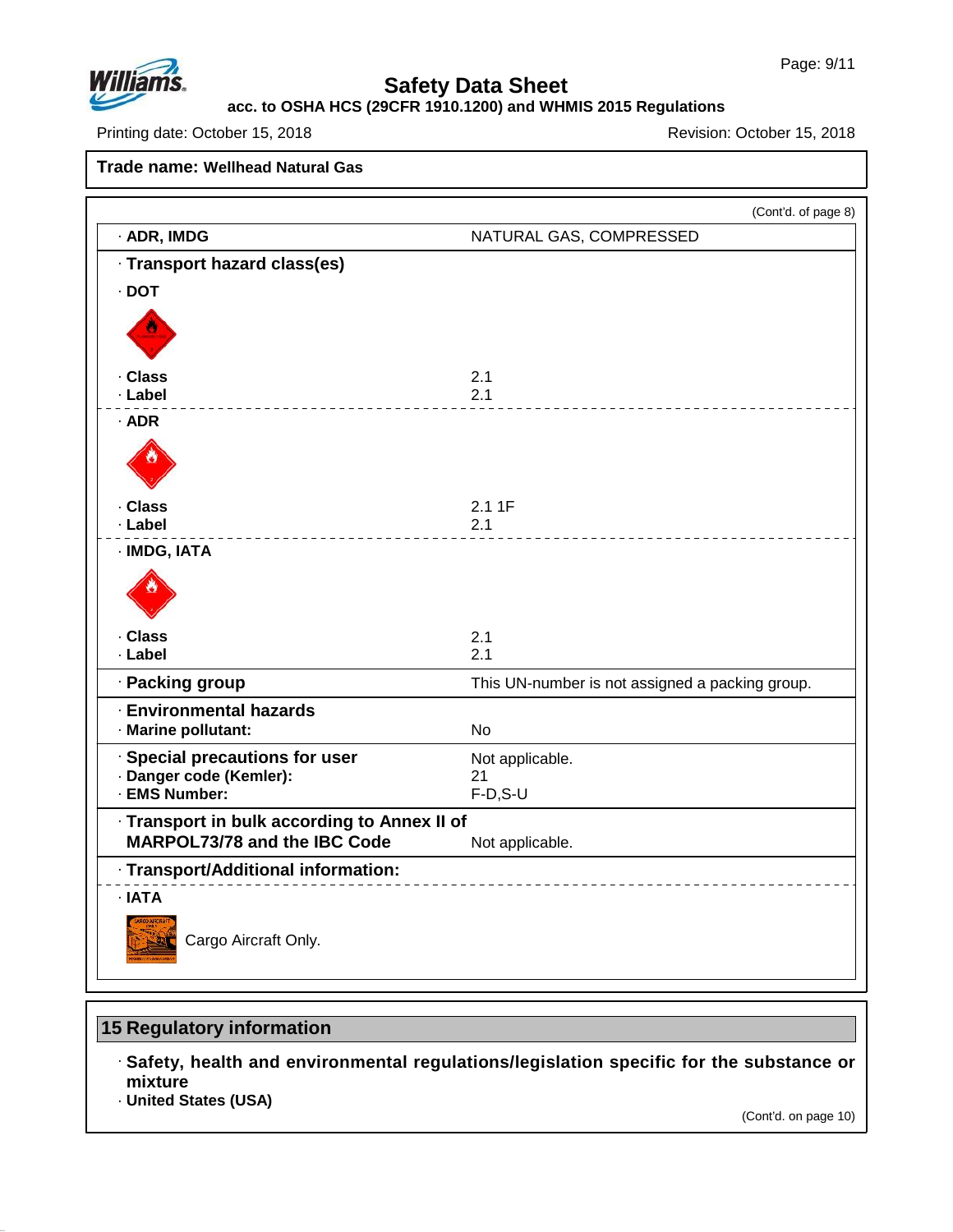

· **SARA**

# **Safety Data Sheet**

**acc. to OSHA HCS (29CFR 1910.1200) and WHMIS 2015 Regulations**

Printing date: October 15, 2018 **Printing date: October 15, 2018** Revision: October 15, 2018

**Trade name: Wellhead Natural Gas**

| (Cont'd. of page 9) |  |
|---------------------|--|
|                     |  |

|                 | · Section 302 (extremely hazardous substances):                                   |       |
|-----------------|-----------------------------------------------------------------------------------|-------|
|                 | None of the ingredients are listed.                                               |       |
|                 | · Section 355 (extremely hazardous substances):                                   |       |
|                 | None of the ingredients are listed.                                               |       |
|                 | · Section 313 (Specific toxic chemical listings):                                 |       |
|                 | None of the ingredients are listed.                                               |       |
|                 | · TSCA (Toxic Substances Control Act)                                             |       |
|                 | All ingredients are listed.                                                       |       |
|                 | Clean Air Act (CAA) Section 112(r) Accidental Release Prevention (40 CFR 68.130): |       |
|                 | 74-82-8 Methane                                                                   | 10000 |
| 74-84-0 Ethane  |                                                                                   | 10000 |
|                 | 74-98-6 Propane                                                                   | 10000 |
| 106-97-8 butane |                                                                                   | 10000 |
|                 | · Proposition 65 (California)                                                     |       |
|                 | Chemicals known to cause cancer:                                                  |       |
|                 | None of the ingredients are listed.                                               |       |
|                 | Chemicals known to cause developmental toxicity for females:                      |       |
|                 | None of the ingredients are listed.                                               |       |
|                 | Chemicals known to cause developmental toxicity for males:                        |       |
|                 | None of the ingredients are listed.                                               |       |
|                 | Chemicals known to cause developmental toxicity:                                  |       |
|                 | None of the ingredients are listed.                                               |       |
|                 | · EPA (Environmental Protection Agency):                                          |       |
|                 | None of the ingredients are listed.                                               |       |
|                 | · IARC (International Agency for Research on Cancer):                             |       |
|                 | None of the ingredients are listed.                                               |       |
|                 | · Canadian Domestic Substances List (DSL) (Substances not listed.):               |       |
|                 | All ingredients are listed.                                                       |       |
|                 |                                                                                   |       |

## **16 Other information**

This information is based on our present knowledge. However, this shall not constitute a guarantee for any specific product features and shall not establish a legally valid contractual relationship.

#### · **Abbreviations and acronyms:**

ADR: European Agreement concerning the International Carriage of Dangerous Goods by Road

- IMDG: International Maritime Code for Dangerous Goods
- DOT: US Department of Transportation

IATA: International Air Transport Association

CAS: Chemical Abstracts Service (division of the American Chemical Society)

LC50: Lethal concentration, 50 percent

LD50: Lethal dose, 50 percent

47.0.13

PBT: Persistant, Bio-accumulable, Toxic

vPvB: very Persistent and very Bioaccumulative